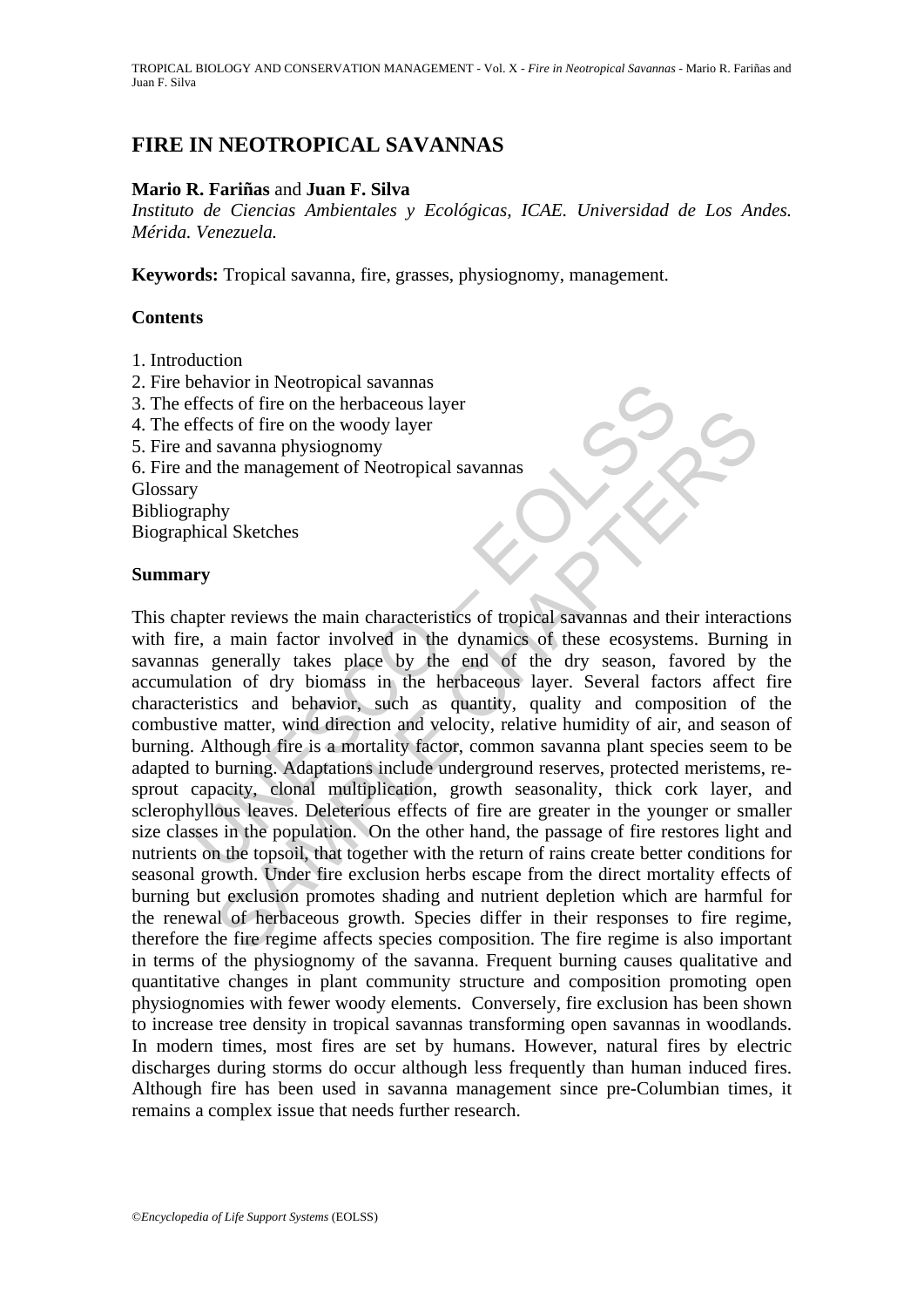## **1. Introduction**

The tropical savanna is one of the most extended terrestrial ecosystems, present in old and new tropical regions, and covering about 23 million  $km<sup>2</sup>$ . In broad terms it refers to vegetation with a continuous herbaceous layer and a discontinuous layer of shrubs and/or trees. Most savanna plant species are perennial.

Essamplotation transposses and valuation and linear sub-sinuous, and angle and sinual neutron and function of Neotropical savannas see Sarmiento, 198<br>cy is variable, is considered an intrinsic factor in savanna ecc<br>atural The woody layer varies widely in relative importance of shrubs vs. trees; it also varies in density of woody elements. Trees are usually low in height and gnarled in shape. The herbaceous layer of Neotropical savannas is mostly made up by grasses and sedges usually referred to as "graminoids" that represent more than 90% of the total biomass. Other less important components are sub-shrubs, and large and small herbs (for details in the structure and function of Neotropical savannas see Sarmiento, 1983). Fire, whose frequency is variable, is considered an intrinsic factor in savanna ecology. Savanna fires, natural or induced, take place in the herbaceous layer. This is due to the accumulation of dry biomass in this layer, which takes place progressively throughout the growth season and increases rapidly as the dry season advances. This dry biomass becomes the fuel for fires that usually take place during the last part of the dry season. Most fires in modern times are of human origin, but some natural fires take place, although at much lower frequency.

## **2. Fire Behavior in Neotropical Savannas**

is variable, is considered an intrinsic factor in savanna ecology. Savial or induced, take place in the herbaceous layer. This is due to on of dry biomass in this layer, which takes place progressively through season and Fire behavior depends on different factors such as quantity, quality and composition of the combustive matter, wind direction and velocity, relative humidity of air, and the season of burning. The amount of combustive matter available is determined by the rates of biomass production and biomass accumulation. The former depends on water availability during the growing season (and hence on rainfall), whereas the latter depends on grazing intensity and time after last burning. Quality of combustive matter determines the ignition temperature, and in turn depends on the biomass species composition, water contents and plant phenology.

Ignition temperature depends on species composition, wind speed and water content of the vegetation. In some Venezuelan savannas dominated by *Trachypogon spp.,* ignition temperature ranges from 129 °C with no wind to 135 °C with 3 ms<sup>-1</sup> wind in the middle of dry season; when other grass species are dominant, ignition temperatures ranges between 130 ºC and 160 ºC without wind. In December, at the start of the dry season, ignition temperature reaches  $205\,^{\circ}$ C without wind.

Based on its behavior, fires may be "head fires" or "back fires". The former run fast aided by the wind, whereas the latter run against the wind, moving slowly and causing greater damage to the vegetation. Fire can also be classified as "ground fire", "surface fire", and "crown fire". Ground fires move on the surface, beneath the litter layer; surface fires move within the herbaceous layer; and crown fires propagate through the tree canopy.

Savanna fires are commonly surface fires, with heights between one and five m measured in experimental head fires and between 0.5m and 1.5m measured in back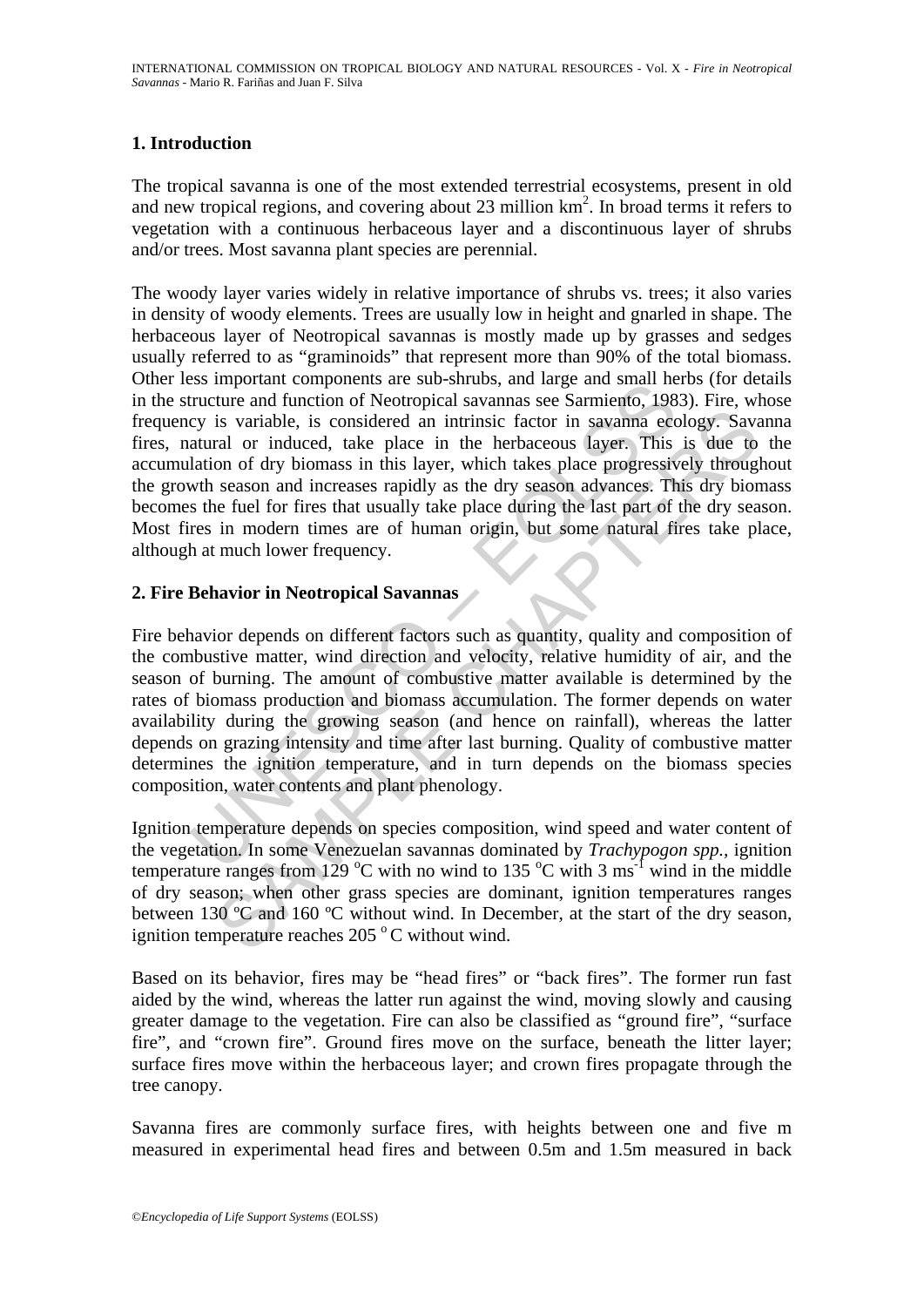fires. Since adult trees are above 2-4m, they are rarely ignited but could be badly charred. Furthermore, low tree density usually observed in tropical savannas does not favor crown fires, although occasionally the foliage of individual trees may get torched. This occurs more frequently in trees that keep dry leaves on the stem, such as palms (Bond & Keeley, 2005).

Savanna fires are patchy increasing environmental heterogeneity that favors biodiversity and allowing survival of fire-sensitive species.

in ela-sociol of clara une petcelage area or grassian ount.<br>
in fear-sociol of and une petcelage area or grassian ount.<br>
inframtly correlated to fire intensity. The burning front moves bemperature lasts no longer than five perature lasts no longer than five minutes. Since factors affecting temperature lasts no longer than five minutes. Since factors affecting temperature as so for  $\alpha$  in Arrican savannas (Gillon, 1983) from 620 or  $\alpha$  in It is not easy to measure the intensity of fire front, which has been reported in a range of 1200 to 8000 kJm-1 s -1 (Miranda *et al*., 1996). Some authors use proxies such as the height of leaf-scorch or char and the percentage area of grassland burnt. These variables are significantly correlated to fire intensity. The burning front moves briskly, and the rise in temperature lasts no longer than five minutes. Since factors affecting temperature during the passage of fire vary widely, reports on air temperature at soil surface show a wide range: from 32 to 600 °C in African savannas (Gillon, 1983) from 600 to 750 °C in Brazilian savannas (Miranda *et al*., 1996); in Venezuelan savannas temperatures range from 70 °C to 472 °C, depending on the grass layer composition, rate of fire spread and composition of the grass layer.

Top soil is not affected by fire due to the low thermal conductivity of soils and the generally low temperatures of the passage of fire. Temperatures at 2 cm below soil surface seldom exceed 35 °C. At 5 cm there seems to be no change in temperature. Under high intensity fires heat may penetrate up to 3 cm deep in the soil.

Burning substantially decreases the albedo. In experimental fires in Brazil, albedo decreased from 0.11 to 0.03-0.05, which is lower than soil without vegetation. Decrease of albedo, although results in higher radiation absorption, does not imply higher temperatures but greater temperature oscillations. Normal daily oscillation measured in a Brazilian savanna was 10ºC before and 25-26ºC after burning.

Also important is the fire regime, especially if fire is used as a management tool. In this case, burning is usually programmed to take place annually, every two years, every four years or even more. Concerning season of burning, it could be early, middle or late dry season. For more details on these aspects, see the Section 6 on Fire as a Management Tool.

- -

-

TO ACCESS ALL THE **11 PAGES** OF THIS CHAPTER, Visit[: http://www.eolss.net/Eolss-sampleAllChapter.aspx](https://www.eolss.net/ebooklib/sc_cart.aspx?File=E6-142-SE-05)

#### **Bibliography**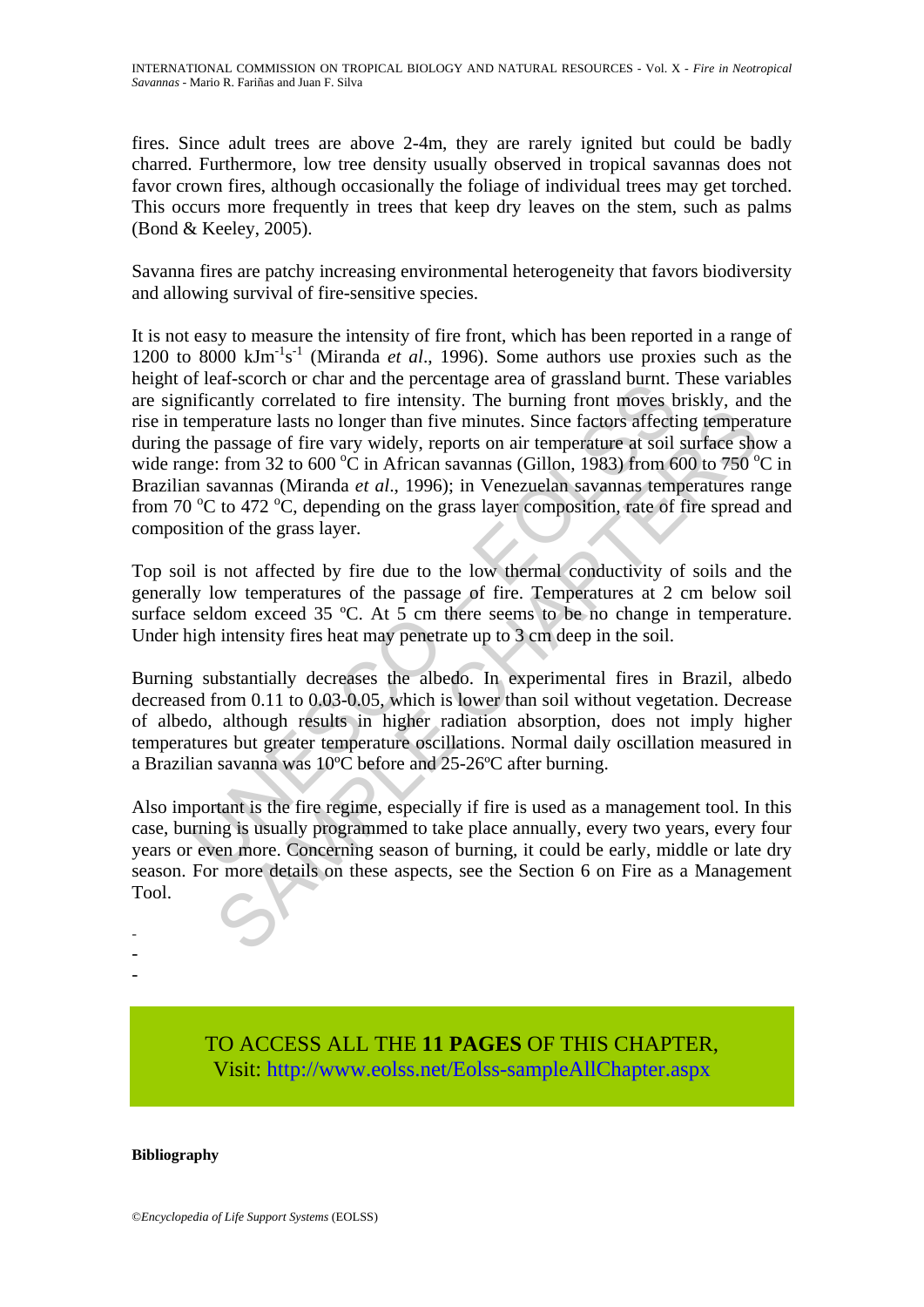Bond, W. J. & J. E. Keeley (2005) Fire as a global "herbivore": the ecology and evolution of flammable ecosystems. *Trends in Ecology and Evolution*, 20(7):387-394. [This article proposes that fire acts as global herbivore destroying all the aerial biomass].

Coutinho, L.M. (1982) Ecological Effects of Fire in Brazilian Cerrado. In: Huntley, B.J. and Walker, B.H. (eds), *Ecology of Tropical Savannas*, pp. 273-291. Springer-Verlag, Berlin. [This is a very important article reviewing the consequences of fire and fire suppression in Brazilian savannas].

Frost, P., Medina, E., Menaut, J.C., Solbrig, O., Swift., M. & Walker, B.H. (1986) *Responses of savannas to stress and disturbance*. International Union of Biological Sciences. Special Issue. Nº 10. Paris. [This is a classical publication that has oriented ecological research on tropical savannas since the 1980s. It is the result of international cooperation under the program "Decade of the Tropics" of the International Union of Biological Sciences (IUBS)].

Guidon, N. & Delibrias, G. (1986) Carbon-14 dates point to man in the Americas 32,000 years ago. *Nature*, 321: 769-771. [This article presents evidences that suggest American natives already managed savannas using fire 32,000 years ago].

McPherson, G.R. (1997) *Ecology and Management of North American Savannas*. The University of Arizona Press, Tucson. [This essential book gathers most of the previous knowledge on North American savannas].

N. & Delibrias, G. (1986) Carbon-14 dates point to man in the Americas is<br>
2.21: 769-771. [This article presents evidences that suggest American natives<br>
1.21: 769-771. [This article presents evidences that suggest America ing fire 32,000 years ago].<br>
G.R. (1997) *Ecology and Management of North American Savannas*. The Universis, Tucson. [This essential book gathers most of the previous knowledge on North America, 8. Fucson. [This essential Medina, E. & Silva, J.F. (1990) Savannas of northern South America: a steady state regulated by waterfire interactions on a background of low nutrient availability. *Journal of Biogeography*, 17:403-413. [Analyzes the relationships between water and nutrient availability with fire effects on savanna vegetation].

Miranda, H. S., Rocha e Silva, E. P. & A. C. Miranda (1996) Comportamento do fogo em queimadas de campo sujo. In In Miranda, H. S., Saito, C. H. y B. F. de Souza D. (editors) *Impacto de Queimadas em Areas de Cerrado e Restinga*. Pp. 1-10. [Compares the temperature and fire effects on several experimental conditions in Brazilian open savanna ("campo sujo")].

Pivello, V.R. & Norton, G.A. (1996) FIRETOOL: an expert system for the use of prescribed fires in Brazilian savannas. *Journal of Applied Ecology*, 33:348-356. [This article represents the first attempt to produce an expert system for the management of South American savannas].

San José, J.J. & Fariñas, M.R. (1983) Changes in tree density and species composition in a protected *Trachypogon* savanna, Venezuela. Ecology, 64:447-453. [This article analyzes the changes on a 3ha plot in a savanna excluded from fire and grazing in the Venezuelan Llanos].

San José, J.J. & Fariñas, M.R (1991) Temporal changes in the structure of *Trachypogon* savanna protected for 25 years. *Acta Œcologica*, 12:237-247. [This article presents additional results in the analysis of the changes in the arboreal and herbaceous layers of a 3ha protected savanna in Venezuelan llanos].

Sarmiento, G. (1983) The savannas of Tropical America. In: Bourliere, F. (ed), *Tropical Savannas*, pp. 245-288. Elsevier, Amsterdam. [This is a classical article reviewing the knowledge on Neotropical Savannas].

Sarmiento, G. (1984) *The ecology of Neotropical savannas*. Harvard University Press, Cambridge, Mass. [In this important book, an authority in tropical savannas reviews the structure and functioning of the savanna ecosystem in the early stage of savanna ecological research].

Silva, J.F. (1996) Biodiversity and stability in tropical savannas. In: Solbrig, O.T., Medina, E. & Silva, J.F. (editors), *Biodiversity and savanna ecosystem processes: a global perspective*. pp. 161-174. Springer-Verlag, Berlin. [Proposes the study of life story traits of savanna plants in order to understand and predict the stability of tropical savanna].

Silva, J. F., A. Zambrano & Fariñas, M. R. (2001) Increase of the woody component of seasonal savanna under different fire regimes in Calabozo, Venezuela. *Journal of Biogeography*, 28:977-983. [Presents results showing how the arboreal cover increased in both a protected savanna plot and in burnt plots under different management regimes].

Solbrig, O.T., Medina, E. & Silva, J.F. (1996) Biodiversity and tropical savanna properties: a global view.